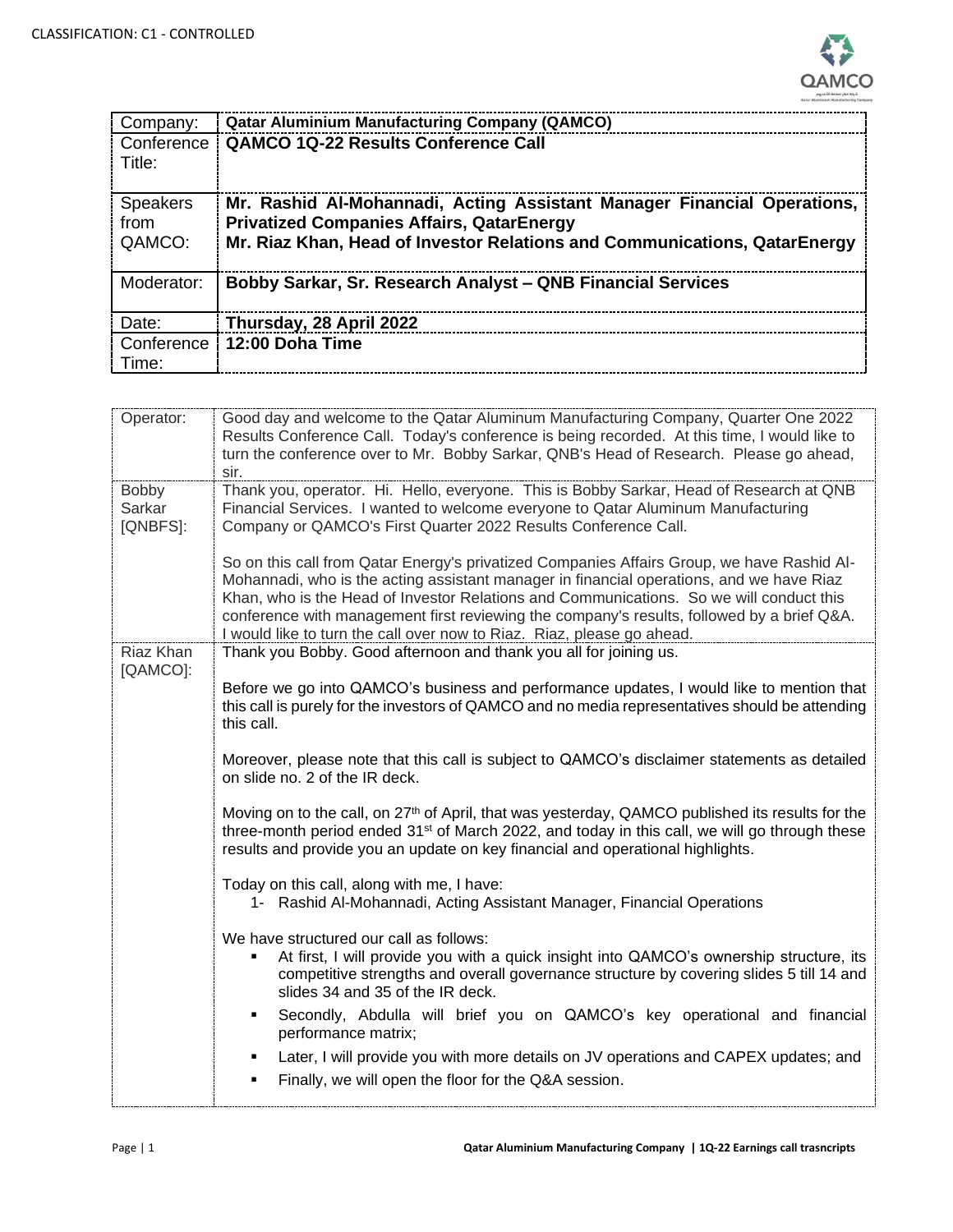

|                         | To start with, as detailed on slide no. 5 of the IR deck, the ownership structure of QAMCO<br>comprises of QatarEnergy with 51% stake and the rest is in the free float held by various<br>domestic and international corporates and individuals.                                                                                                                                                          |
|-------------------------|------------------------------------------------------------------------------------------------------------------------------------------------------------------------------------------------------------------------------------------------------------------------------------------------------------------------------------------------------------------------------------------------------------|
|                         | QatarEnergy, being the founding shareholder and Parent Company of QAMCO, provides all<br>the head office functions through a service-level agreement, while, the operations of JV is<br>independently managed by its own Board of Directors, along with a senior management team.                                                                                                                          |
|                         | QAMCO holds 50% share in Qatar Aluminium Limited (Qatalum), which produces high-<br>quality aluminium of about 650,000 tons per year for customers in Asia, Europe and North<br>America. The facilities include a carbon plant, port and storage facilities, as well as, a gas-<br>fired power plant.                                                                                                      |
|                         | In terms of competitive strengths, as detailed on slide 12, QAMCO's joint venture is considered<br>to be among low-cost aluminium smelters, with a state-of-the-art production facilities; assured<br>feedstock supply via long term agreements; with an intense focus on HSE which makes the JV<br>a leader among its peers.                                                                              |
|                         | As detailed on slide 14, from competitive positioning perspective, QAMCO ranks among top<br>tier companies within the industry at a global scale, across most of the profitability matrices.<br>This is a testament to JV's leaner cost base and continued optimization drive, which keeps<br>QAMCO's JV on the lower side of the cost curve among global peers resulting in a strong<br>margin evolution. |
|                         | Moreover, the JV's global marketing partnership with the other JV partner, provides an access<br>to strategically important markets, which makes the Company more competitive in comparison<br>to its peers.                                                                                                                                                                                               |
|                         | In addition, the JV is capable of quickly shifting the product mix i.e. from value added products<br>to standard ingot and vice versa, which provides an additional layer of flexibility to the JV in<br>terms of production processes, as well as, supply chain management, while ensuring optimum<br>production and sales volumes in line with the evolving market dynamics.                             |
|                         | I will cover further details of the JV and its operational activities and sales & marketing<br>arrangements later in this call.                                                                                                                                                                                                                                                                            |
|                         | In terms of the Governance structure of QAMCO, you may refer to slides 34 and 35 of the IR<br>deck, which covers various aspects of QAMCO's code of corporate governance in detail.                                                                                                                                                                                                                        |
|                         | I will now hand over to Rashid.                                                                                                                                                                                                                                                                                                                                                                            |
| Rashid Al-<br>Mohannadi | Thank you Riaz. Good afternoon and thank you all for joining us.                                                                                                                                                                                                                                                                                                                                           |
| [QAMCO]:                | Starting with macroeconomic updates, as detailed on slide 16, demand for primary aluminium<br>continue to remain firm across key aluminium intensive sectors like automobiles - especially<br>electric vehicles - construction, renewable energy and packaging.                                                                                                                                            |
|                         | On the other hand, supply remained in deficit, given higher energy prices in Europe and dual<br>policy measures by China, leading to widening of inventory deficits.                                                                                                                                                                                                                                       |
|                         | Moreover, with trade disengagement from Russia amid geo-political tensions, commodity<br>markets are displaying clear signals of scarcity.                                                                                                                                                                                                                                                                 |
|                         | On overall basis these supply-demand imbalances have led to persistently high-price<br>trajectories for primary aluminium throughout the first three months of 2022.                                                                                                                                                                                                                                       |
|                         |                                                                                                                                                                                                                                                                                                                                                                                                            |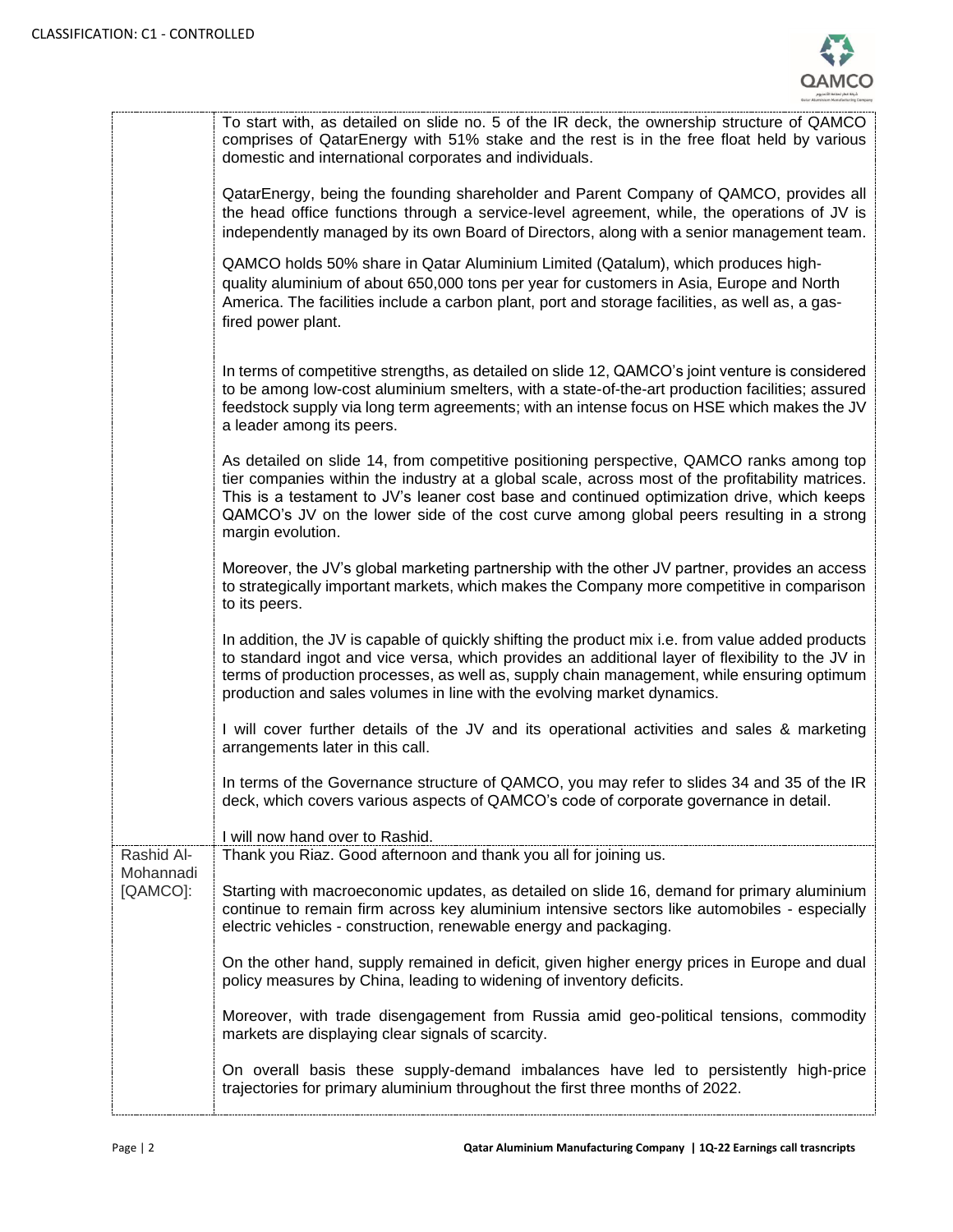

|           | As detailed on slide 19, at QAMCO's JV level, the average realized selling prices inclined by<br>51% versus the same period of last year and positively contributed QR 320 million to the current<br>period's net earnings, compared to the first quarter of last year.                                                                                                                                                                                                                                                                                                                                                |
|-----------|------------------------------------------------------------------------------------------------------------------------------------------------------------------------------------------------------------------------------------------------------------------------------------------------------------------------------------------------------------------------------------------------------------------------------------------------------------------------------------------------------------------------------------------------------------------------------------------------------------------------|
|           | On the other hand, sales volumes marginally declined by 1% and contributed<br>QR 8 million negatively to net profits for the current quarter in comparison to the same quarter<br>of last year.                                                                                                                                                                                                                                                                                                                                                                                                                        |
|           | In terms of bottom-line profitability, for the period ended 31 <sup>st</sup> of March 2022, QAMCO recorded<br>a net profit of QR 240 million as compared to a net profit of QR 124 million for the first quarter<br>of 2021, driven by growth in global aluminium prices on the back of improved macroeconomic<br>dynamics.                                                                                                                                                                                                                                                                                            |
|           | As detailed on slide 21, JV's cost of goods sold for the current period were higher compared<br>last year, mainly on account higher raw material costs, which was partially offset by favorable<br>inventory movements. On overall basis, increase in cost of goods sold contributed QR 183<br>million negatively to QAMCO's net earnings for the current period versus the same period of<br>last year.                                                                                                                                                                                                               |
|           | Coming onto JV's operational performance as detailed on slide 19, production volumes<br>slightly improved by 1% on a year-on-year basis, mainly due to higher amperage.                                                                                                                                                                                                                                                                                                                                                                                                                                                |
|           | Moving on to the balance sheet, in terms of JV's debt position, QAMCO's share of debt stood<br>at QR 2.3 billion, and slightly inched higher on account of additional drawdown on loan facility.                                                                                                                                                                                                                                                                                                                                                                                                                       |
|           | QAMCO's financial position continued to remain robust with the liquidity position at the end of<br>31 <sup>st</sup> March 2022 reaching QR 1.2 billion in form of cash and bank balances. This also includes<br>proportionate share of cash and bank balances at the JV level.                                                                                                                                                                                                                                                                                                                                         |
|           | During the current period, QAMCO's share in JV's operating cash flows amounted to QR 219<br>million, with a share of free cash flows of QR 148 million.                                                                                                                                                                                                                                                                                                                                                                                                                                                                |
|           | As detailed on slide 23, the average LME prices improved by 41% on a year-on-year basis,<br>due to persistent macro strength. LME premiums also improved during 2022 mainly due to<br>favorable product mix and better global demand for primary aluminium products.                                                                                                                                                                                                                                                                                                                                                   |
|           | As detailed on slide 24, QAMCO's JV EBITDA margins continue to remain robust and resilient.                                                                                                                                                                                                                                                                                                                                                                                                                                                                                                                            |
| Riaz Khan | I will now hand over to Riaz, to cover rest of the IR presentation.<br>Thank you Rashid.                                                                                                                                                                                                                                                                                                                                                                                                                                                                                                                               |
| [QAMCO]:  |                                                                                                                                                                                                                                                                                                                                                                                                                                                                                                                                                                                                                        |
|           | Moving on to the remaining slides, as mentioned earlier, QAMCO has 50% stake in Qatalum.<br>The other partner of the JV is Hydro, which also acts a main supplier of the Alumina to the JV.<br>Moreover, under Marketing & Offtake agreement, Hydro acts as a JV's representative for<br>marketing aluminium products outside Qatar. This provides the JV an access to important and<br>strategic markets, while competing with international players. Where, as detailed on slide 25,<br>Asia remained the largest market for QAMCO's JV, while its presence Europe and North<br>America continued to be substantial. |
|           | As detailed slide 26, in terms of product mix, extrusion ingots along with foundry alloys remain<br>key products for QAMCO's JV.                                                                                                                                                                                                                                                                                                                                                                                                                                                                                       |
|           | In terms of JV facilities, as detailed on slide 9, it is located in Mesaieed, Qatar, with a design<br>nameplate capacity of 575,000 tonnes per annum, but now the JV produces more than 650,000<br>tonnes per annum of high-quality primary aluminium products.                                                                                                                                                                                                                                                                                                                                                        |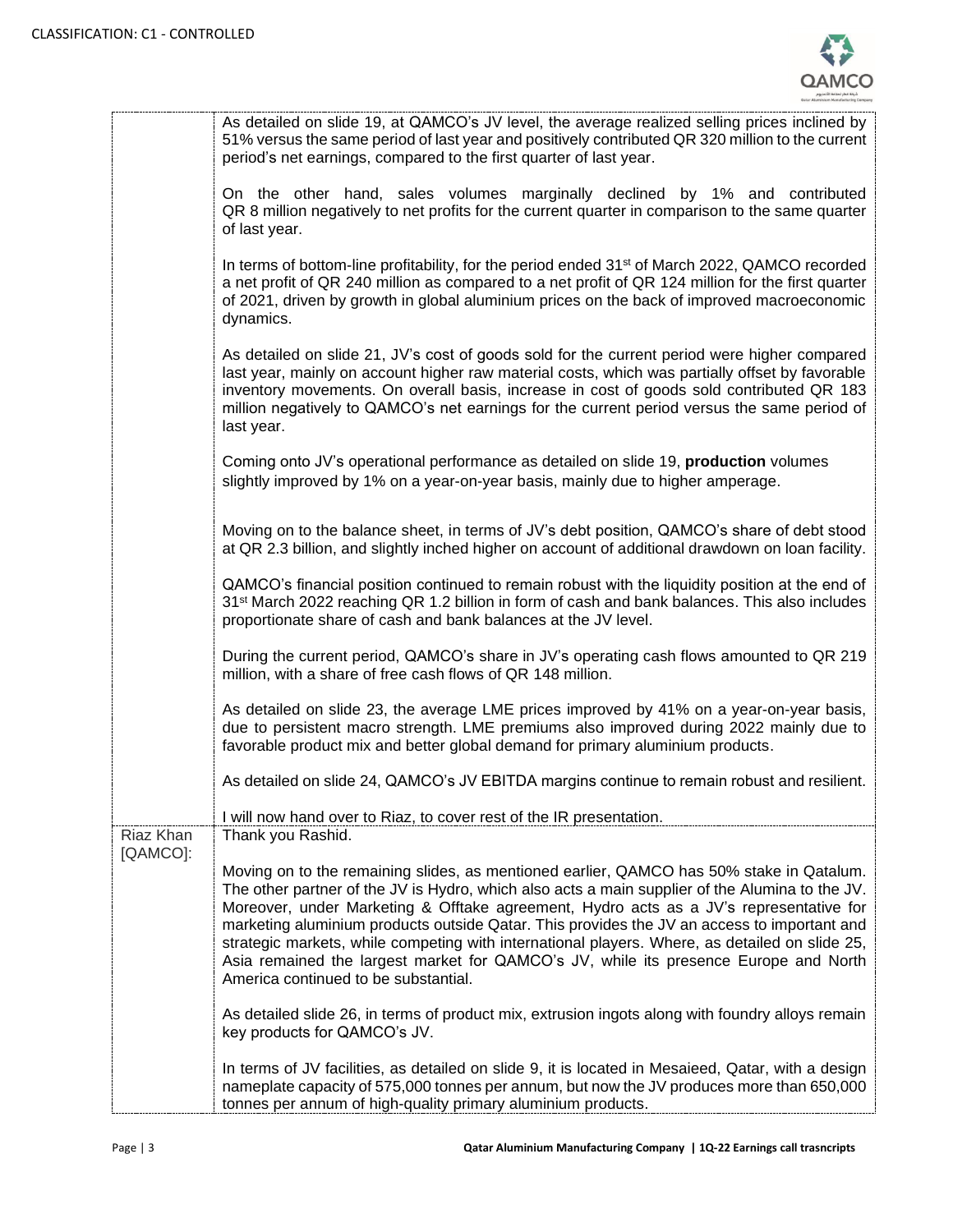

|                                     | Moreover, Qatalum has a captive Power Plant with a capacity of approximately 1,350<br>megawatts. This benefits the JV from the perspective of access to one of the most competitively<br>priced sources of energy.                                                                                                                                                                                                                                                                                                                                                                                                                                                                                                                                                                                                                             |
|-------------------------------------|------------------------------------------------------------------------------------------------------------------------------------------------------------------------------------------------------------------------------------------------------------------------------------------------------------------------------------------------------------------------------------------------------------------------------------------------------------------------------------------------------------------------------------------------------------------------------------------------------------------------------------------------------------------------------------------------------------------------------------------------------------------------------------------------------------------------------------------------|
|                                     | Lastly, as detailed on slide 30, the approved CAPEX plan for 2022 till 2026 mainly relates to<br>routine operations, such as pot relining and other maintenance activities pertaining to power<br>plant and anode facilities.                                                                                                                                                                                                                                                                                                                                                                                                                                                                                                                                                                                                                  |
|                                     | Here important point to note that the cash flow forecasts for 2022-26 as disclosed in this slide<br>cannot be relied on with absolute certainty, where, the actual realization of these cash flows<br>might significantly differ, as compared to these projections, subject to evolving macroeconomic<br>dynamics.                                                                                                                                                                                                                                                                                                                                                                                                                                                                                                                             |
|                                     | Now we will open the floor for the Q&A Session.                                                                                                                                                                                                                                                                                                                                                                                                                                                                                                                                                                                                                                                                                                                                                                                                |
| Nour Sherif<br>[Arqaam<br>Capital]: | Hello, everyone, and thanks for the call. Just a couple of questions for me, if I may. My first<br>question on the cash cost, why we've seen a jump this quarter and what should we expect for<br>next quarter?                                                                                                                                                                                                                                                                                                                                                                                                                                                                                                                                                                                                                                |
| Rashid Al-<br>Mohannadi<br>[QAMCO]: | Yes. We see that the cash cost has increased mainly for it comes to the raw material<br>cost. We've seen that the alloy, the market price has shot up due to the scarcity or the issue<br>of the semiconductors, and that has affected the cost of alloy during this year. Also,<br>aluminum prices has increased in comparison to last year. Also, Coke has increased as well.<br>So the majority of the increase in the cash cost is basically driven by the raw material. That's<br>the first factor. Second factor is the shipping aspect. We've seen that the shipping costs<br>compared to last year has increased. So that also has contributed to the increase in the cost<br>side. And also insurance has increased as well. So these are the main factors that played a<br>role in increasing our total cash costs for year to date. |
| Nour Sherif<br>[Arqaam<br>Capital]: | Yes exactly. And regarding expectations for next quarter?                                                                                                                                                                                                                                                                                                                                                                                                                                                                                                                                                                                                                                                                                                                                                                                      |
| Rashid Al-<br>Mohannadi<br>[QAMCO]: | So regard to the expectation, it all depends on the market trend and how the situation will<br>evolve in the future when it comes to the Ukraine, Russia geopolitical tension. Also the<br>COVID situation in China and the supply chain deficits. So it's all driven by all these<br>macroeconomic factors, but we expect that in the next quarter that aluminium prices hopefully                                                                                                                                                                                                                                                                                                                                                                                                                                                            |
|                                     | will support the cost and will continue to have a healthy EBITDA margins.                                                                                                                                                                                                                                                                                                                                                                                                                                                                                                                                                                                                                                                                                                                                                                      |
| Nour Sherif<br>[Arqaam<br>Capital]: | Clear. Okay. And according to sales volume, we've seen a drop this quarter from an<br>exceptionally high quarter in Q4. Can you give us some guidance about volumes in Q2 and if<br>the supply chain issues continue to put pressure on delivering such volumes?                                                                                                                                                                                                                                                                                                                                                                                                                                                                                                                                                                               |
| Rashid Al-<br>Mohannadi<br>[QAMCO]: | It's a valid concern of fuel, but it's pretty much justifiable because in Q4 last year we realized<br>selling volumes related to Q3. So there was a shipment in particular that was supposed to be<br>delivered in September, but it got delayed to October. So the sales volume got recognized<br>under Q4. So that's why when you compare Q4 sales volume versus Q1, you'll see that<br>there is a decrease. But in reality, the Q1 sales volume is the normal and Q4 is the abnormal<br>level of sales volume.                                                                                                                                                                                                                                                                                                                              |
| Nour Sherif<br>[Arqaam<br>Capital]: | That's clear. So should we expect the same delivery in Q2, right?                                                                                                                                                                                                                                                                                                                                                                                                                                                                                                                                                                                                                                                                                                                                                                              |
| Rashid Al-<br>Mohannadi<br>[QAMCO]: | Yes, we should. The supply chain or the delivery aspect of aluminium should not be<br>interrupted. We have our own secured supply chains. We have our own strategy when it<br>comes to shipping. So we're mitigated from that aspect.                                                                                                                                                                                                                                                                                                                                                                                                                                                                                                                                                                                                          |
| Nour Sherif<br>[Arqaam<br>Capital]: | Okay. That's it for me. Thank you very much.                                                                                                                                                                                                                                                                                                                                                                                                                                                                                                                                                                                                                                                                                                                                                                                                   |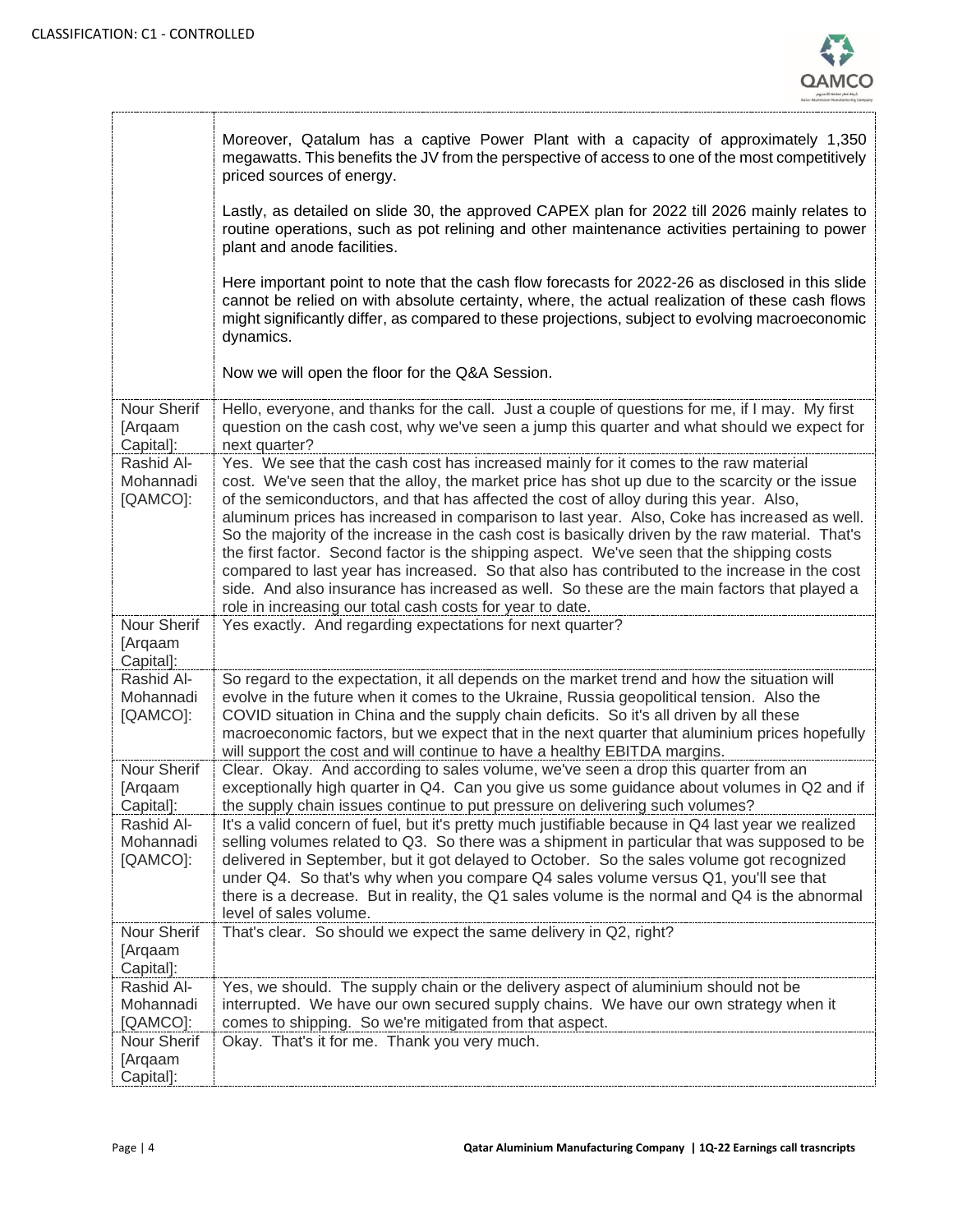

| Operator:                                      | We'll take our next question in line from Abdullah Haqami of Hassana Investment. Please go<br>ahead your line is open.                                                                                                                                                                                                                                                                                                                                                                                                                                                                                                                                                                   |
|------------------------------------------------|------------------------------------------------------------------------------------------------------------------------------------------------------------------------------------------------------------------------------------------------------------------------------------------------------------------------------------------------------------------------------------------------------------------------------------------------------------------------------------------------------------------------------------------------------------------------------------------------------------------------------------------------------------------------------------------|
| Abdullah<br>Haqami<br>[Hassana<br>Investment]: | Excellent. I just have one question on the current aluminum prices. I'll start off with just<br>highlighting how is the company viewing the current aluminum prices at \$3,000 plus how<br>sustainable the prices are? And given the current gas prices across the globe and margin<br>producers that have a high cash cost, how do you see marginal producer operating? Do you<br>think they have room to come back to add volume into the market or that loss volume will last<br>there or it's going to continue to be lost for quite some time?                                                                                                                                      |
| <b>Riaz Khan</b><br>[QAMCO]:                   | Thank you, Abdullah. So in terms of the outlook, basically the aluminium prices have<br>remained quite robust since we came out of the lows reached during pandemic. There was<br>two or three layers around it.                                                                                                                                                                                                                                                                                                                                                                                                                                                                         |
|                                                | So the first layer was the renewed construction activity and automobile manufacturing, which<br>was on hold at the time of pandemic. And then when things started to open, they came back<br>online, hence use of aluminium also increased.                                                                                                                                                                                                                                                                                                                                                                                                                                              |
|                                                | Then on the supply side, during the last year we saw a lot of curtailments from different<br>perspectives. So the first one was the Chinese policies basically to decarbonize their<br>industries, specifically linked to the aluminium industry. That had a negative impact on the<br>supply side and it created a deficit. Then over and above in the very end, latter part of the<br>year, we started to see energy prices going up quite significantly in the Europe specifically.<br>And then again we saw question marks on the smelter capacities in EU region. Then as we<br>entered in this year, we saw another new layer of supply shortages due to Russian Ukrainian<br>war. |
| Abdullah<br>Haqami:                            | Clear. Maybe just one last follow up. Given your close interaction with the market, are you<br>seeing any demand destruction from consumer or hesitance to buy at these high prices?                                                                                                                                                                                                                                                                                                                                                                                                                                                                                                     |
| Speaker:                                       | As we stand now, we are not seeing it happening. So it's still the prices are propelling<br>towards a 3000 plus range.                                                                                                                                                                                                                                                                                                                                                                                                                                                                                                                                                                   |
| Abdullah<br>Haqami:                            | Okay. Thank you very much.                                                                                                                                                                                                                                                                                                                                                                                                                                                                                                                                                                                                                                                               |
| Speaker:                                       | Thank you.                                                                                                                                                                                                                                                                                                                                                                                                                                                                                                                                                                                                                                                                               |
| Operator:                                      | Thank you, Speaker. We'll take our next question from Vijay Singh of Fierra Capital. Please<br>go ahead your line is open.                                                                                                                                                                                                                                                                                                                                                                                                                                                                                                                                                               |
| Vijay Singh<br><b>[Fierra</b><br>Capital]:     | Thanks you for the opportunity. Is there some linkage to the spreads of aluminium versus<br>alumina or to the index to the aluminium price, or it's linked to something else entirely? I'm<br>just trying to understand what are the linkages or what are the variables.                                                                                                                                                                                                                                                                                                                                                                                                                 |
| Riaz Khan<br>[QAMCO]:                          | Thank you for your question. We have two JV partners. Then we have ourselves, QAMCO<br>and then we have the feedstock supplier. So as a policy, we don't disclose the exact<br>dynamics of how the gas pricing works. As a reference to the investors for their comfort, you<br>can always compare our EBITDA margins with the other regional players and that will give<br>you a good reference that how we are evolving and how we are performing from the<br>perspective of the bottom line profitability generation.                                                                                                                                                                 |
|                                                | And then since you don't have that one variable, the gas price variable, which we are not<br>disclosing, but on the other side we are giving you the EBIDTA margins and the gross profit<br>margins and even the bottom line profitability margins. That will give you a good reference<br>indicator that how comparable and how competitively positioned our contracts are.                                                                                                                                                                                                                                                                                                             |
| Vijay Singh<br>[Fierra<br>Capital]:            | Great. Thank you very much. Much appreciated. That's all from me.                                                                                                                                                                                                                                                                                                                                                                                                                                                                                                                                                                                                                        |
| Operator:                                      | We'll take our last question in line from Philip of United Securities. Please go ahead your line<br>is open.                                                                                                                                                                                                                                                                                                                                                                                                                                                                                                                                                                             |
| Philip<br>[United<br>Securities]:              | Hi, this is Philip from United. Just a quick generic question. I could see volumes have been<br>down four sequentially as well as year on year. Just want to see get a sense of are you                                                                                                                                                                                                                                                                                                                                                                                                                                                                                                  |